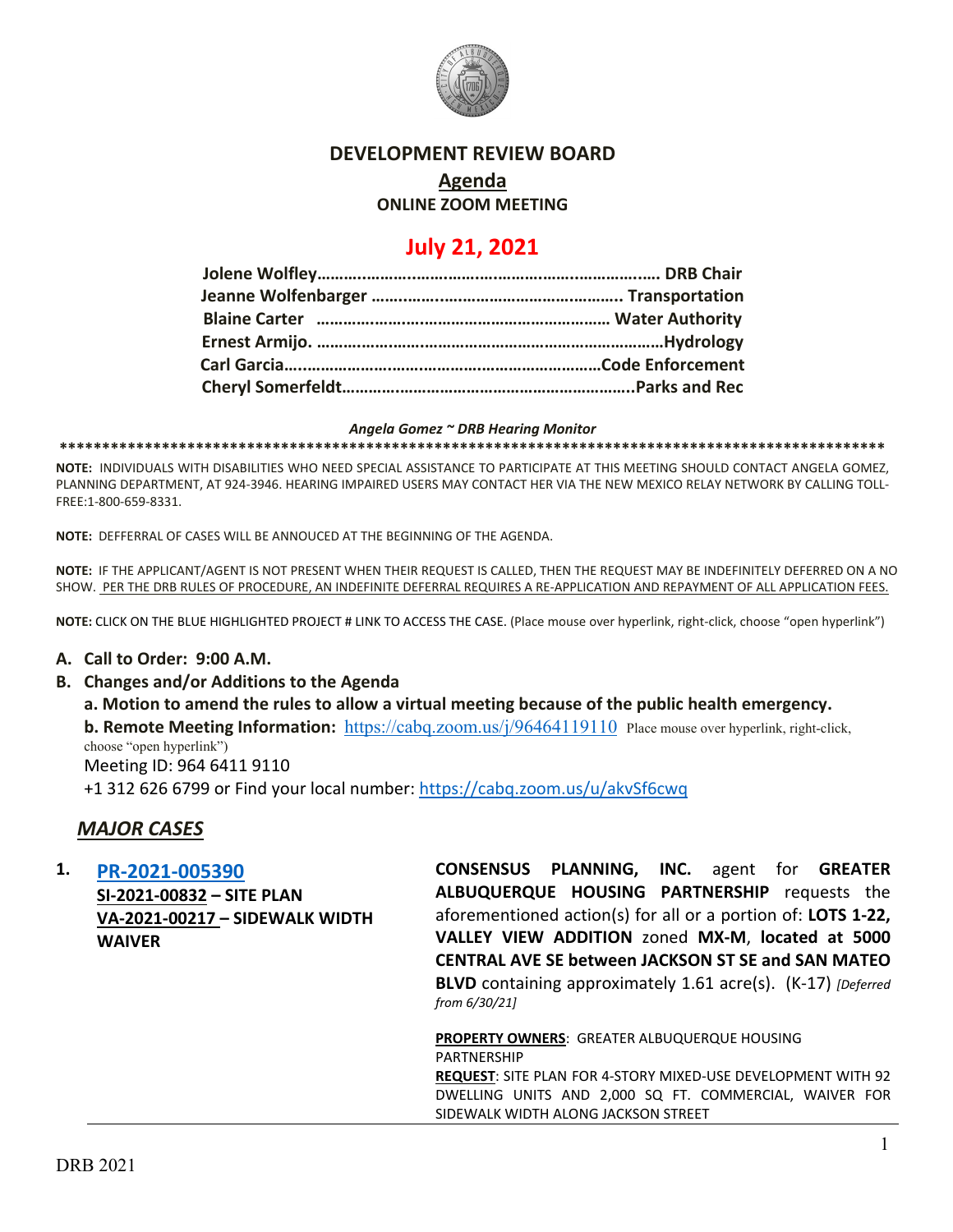| <b>DRB 2021</b> |  |
|-----------------|--|

**EASEMENT-NMDOT**

# 2

|    |                                                                                                                                                                                      | <b>PROPERTY OWNERS: MUELLER BARBARA A</b><br>REQUEST: PRELIMINARY PLAT, VARIANCE, TEMP SIDEWALK DEFERRAL<br>** APPLICANT REQUESTS DEFERRAL TO JULY 28, 2021.                                                                                                                                                                                                                                                                                                                                                                                                     |
|----|--------------------------------------------------------------------------------------------------------------------------------------------------------------------------------------|------------------------------------------------------------------------------------------------------------------------------------------------------------------------------------------------------------------------------------------------------------------------------------------------------------------------------------------------------------------------------------------------------------------------------------------------------------------------------------------------------------------------------------------------------------------|
| 3. | PR-2018-001579<br>SI-2021-00304 - SITE PLAN<br>SI-2021-00305 - SITE PLAN AMENDMENT                                                                                                   | MODULUS ARCHITECTS INC. C/O ANGELA WILLIAMSON<br>agent for WINROCK PARTNERS LLC<br>requests the<br>aforementioned action(s) for all or a portion of: PARCEL Z<br>FINAL PLAT PARCEL Z AND TRACTS A, D, E, F-1, G & H,<br>zoned MX-H, located at 2100 LOUISIANA BLVD NW<br><b>INDIAN</b><br><b>SCHOOL</b><br>$I-40$<br>between<br>and<br>containing<br>approximately 28.8654 acre(s). (J-19)[Deferred from 3/31/21,<br>4/28/21, 5/26/21, 6/23/21, 6/30/21, 7/14/21]<br>PROPERTY OWNERS: WINROCK PARTNERS LLC<br>REQUEST: SITE PLAN FOR NEW PARK CONCEPT TO INCLUDE |
|    |                                                                                                                                                                                      | WATERFEATURES, 2 INTERNAL PAD SITES FOR FUTURE USERS, 2<br>BUILDINGS ALONG DILLARDS. PARK INCLUDES KIDS PLAYING AREA,<br>PATHS AND BRIDGES                                                                                                                                                                                                                                                                                                                                                                                                                       |
|    |                                                                                                                                                                                      | ** APPLICANT REQUESTS DEFERRAL TO AUGUST 4, 2021.                                                                                                                                                                                                                                                                                                                                                                                                                                                                                                                |
| 4. | PR-2021-005411<br>SI-2021-00760 - SITE PLAN<br>SD-2021-00100 - PRELIMINARY PLAT<br>SD-2021-00101 - VACATION OF PRIVATE<br><b>EASEMENT-PNM</b><br>SD-2021-00102 - VACATION OF PRIVATE | TIERRA WEST, LLC agent for ALBUQUERQUE ANUSA, LLC -<br><b>CHARLES W SABADASH III</b> requests the aforementioned<br>action(s) for all or a portion of: zoned NR-LM, located at<br>9100 PAN AMERICAN between ALAMEDA PL NE and<br><b>GLENDALE</b> containing approximately 5.2896 acre(s). (B-18)<br>[Deferred from 6/16/21, 6/30/21, 7/14/21]                                                                                                                                                                                                                    |
|    | <b>EASEMENT-TEMP CONSTRUCTION</b><br>SD-2021-00103 - VACATION OF PRIVATE                                                                                                             | PROPERTY OWNERS: ALBUQUERQUE ANUSA, LLC, MELLOY BROTHERS<br><b>MOTOR LTD CO</b>                                                                                                                                                                                                                                                                                                                                                                                                                                                                                  |

**2. [PR-2020-004457](http://data.cabq.gov/government/planning/DRB/PR-2020-004457/DRB%20Submittals/)**

**SD-2021-00025 – PRELIMINARY PLAT VA-2021-00033 – VARIANCE VA-2021-00034 – TEMPORARY DEFERRAL OF SIDEWALK**

**RIO GRANDE ENGINEERING** agent for **BARBARA MUELLER** request(s) the aforementioned action(s) for all or a portion of **TRACT 22 VOLCANO CLIFFS SUBD UNIT 6 LOT 22, VOLCANO CLIFFS UNIT 6** zoned RA-1 , located on **QUIVIRA DR between VISTA VIEJA AVE and RETABLO RD** containing approximately 6.0 acre(s). (D-9)*[Deferred from 3/3/21, 5/26/21]*

**MELLOY BROTHERS** MOTOR LTD CO

**REQUEST**: SITE PLAN FOR LIGHT VEHICLE SALES AND RENTAL, MAJOR PRELIMINARY PLAT, PRIVATE EASEMENT VACATIONS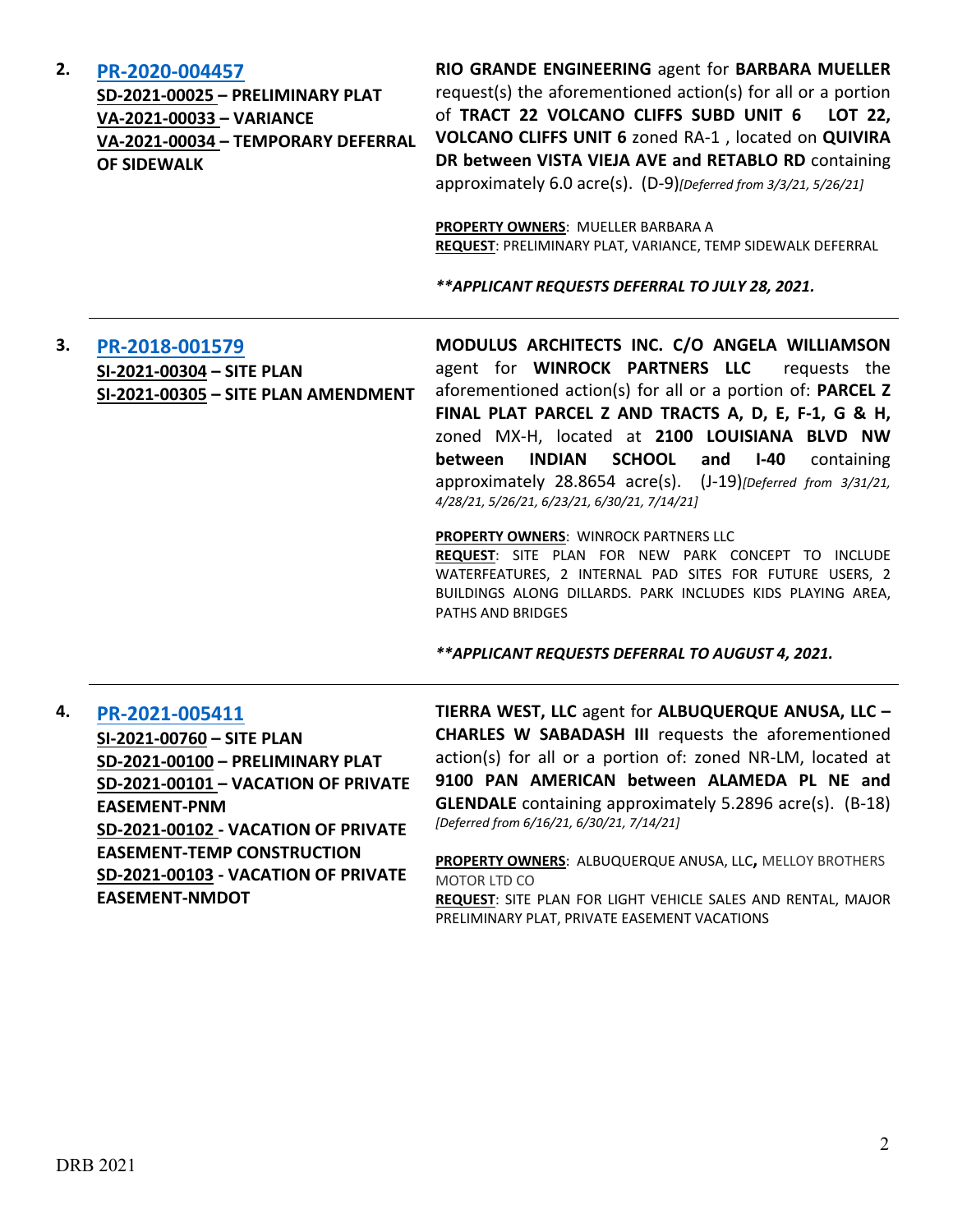#### **5. [PR-2021-005508](http://data.cabq.gov/government/planning/DRB/PR-2021-005508/DRB%20Submittals/) SI-2021-00809 – SITE PLAN**

**GARCIA/KRAEMER & ASSOCIATES** agent for **JP MORGAN CHASE C/O SUNIL DUBEY** requests the aforementioned action(s) for all or a portion of: **TRACT A-1-A-1, THE PLAZA AT PASEO DEL NORTE** zoned **MX-M**, **located at 9261 COORS BLVD between PASEO DEL NORTE NW and IRVING BLVD NW** containing approximately 25.97 acre(s). (C-13) *[Deferred from 6/23/21, 6/30/21]*

**PROPERTY OWNERS**: CPP PASEO I LLC & CPP PASEO II LLC **REQUEST**: CONSTRUCTION OF A 3291 SQUARE FOOT BANK BUILDING WITH DRIVE THRU ON A 1.257 ACRE PAD SITE WITHIN AN EXISTING 25.97 ACRE SHOPPING CENTER SITE

# *MINOR CASES*

| 6. | PR-2020-004138<br>SD-2021-00142 - AMENDMENT OF<br><b>VACATION OF RIGHT OF</b><br><b>WAY- HAWKING DRIVE and EASTMAN</b><br><b>AVENUE</b> | BOHANNAN HUSTON, INC. agent for NETFLIX STUDIOS, LLC<br>requests the aforementioned action(s) for all or a portion<br>of: HAWKING DRIVE between STRYKER ROAD and NORTH<br>OF SAGAN AVE, AND EASTMAN AVE SE between<br>UNIVERSITY BLVD and HAWKING DRIVE, MESA DEL SOL<br><b>INNOVATION PARK zoned PC, located on EASTMAN AVE SE</b><br>and HAWKING DR SE, EAST OF UNIVERSITY BLVD<br>containing approximately 11.2 acre(s). (R-16)<br>PROPERTY OWNERS: NETFLIX STUDIO LLC, CITY OF ALBUQUERQUE<br>REQUEST: AMENDMENT OF VACATION OF RIGHT OF WAY IN<br>PREPARATION OF FUTURE SUBDIVISION ACTION |
|----|-----------------------------------------------------------------------------------------------------------------------------------------|-------------------------------------------------------------------------------------------------------------------------------------------------------------------------------------------------------------------------------------------------------------------------------------------------------------------------------------------------------------------------------------------------------------------------------------------------------------------------------------------------------------------------------------------------------------------------------------------------|
| 7. | PR-2019-002253<br>SD-2021-00140 - PRELIMINARY/FINAL<br><b>PLAT</b><br><b>Sketch plat 8-19-2020</b>                                      | <b>JUANITA GARCIA - JAG PLANNING AND ZONING agent for</b><br>OLD TOWN PLAZA, LLC C/O JOYCE T. BATTAGLIA requests<br>the aforementioned action(s) for all or a portion of: TRACT<br>B, LANDS OF CASA DE ARMIJO, LA PLACITA PATIO<br>MARKETS AND PLAZA HACIENDA zoned MX-T, located at<br>302 SAN FELIPE between MOUNTAIN RD NW and CENTRAL<br><b>AVE NW</b> containing approximately 2.17 acre(s). (J-13)<br>PROPERTY OWNERS: OLD TOWN PLAZA. LLC<br><b>REQUEST: SUBDIVIDE EXISTING TRACT INTO 2 SEPARATE TRACTS</b>                                                                             |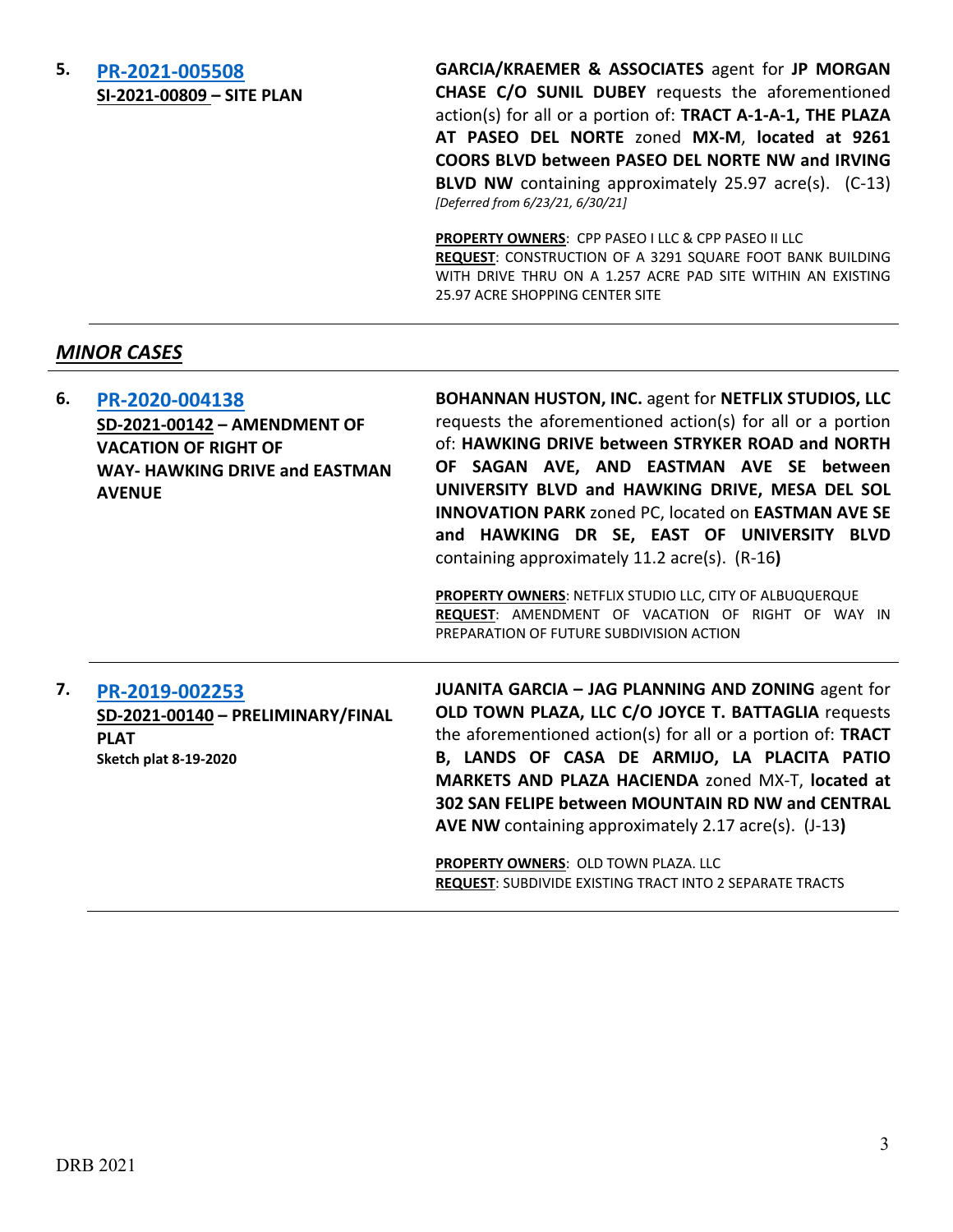| 8.  | PR-2020-004256<br>SD-2021-00141 - PRELIMINARY/FINAL<br><b>PLAT</b><br><b>Sketch plat 8-19-2020</b>                                                   | CSI - CARTESIAN SURVEYS, INC. agent for GLEN EFFERTZ<br>requests the aforementioned action(s) for all or a portion<br>of: TRACT A, LAND OF GLEN EFFERTZ zoned R-1B, located<br>at 2918 MOUNTAIN RD NW between LAGUNA SECA LANE<br>NW and MONTOYA ST NW containing approximately<br>$0.8661$ acre(s). $(J-12)$                                                                                                                             |
|-----|------------------------------------------------------------------------------------------------------------------------------------------------------|-------------------------------------------------------------------------------------------------------------------------------------------------------------------------------------------------------------------------------------------------------------------------------------------------------------------------------------------------------------------------------------------------------------------------------------------|
|     |                                                                                                                                                      | PROPERTY OWNERS: MELINDA GARCIA & GLEN EFFERTZ<br>REQUEST: REQUEST PLAT REVIEW FOR MINOR SUBDIVISION CREATING<br>TWO NEW TRACTS FROM ONE EXISTING TRACT, GRANT EASEMENTS                                                                                                                                                                                                                                                                  |
| 9.  | PR-2021-005019<br>(AKA: PR-2020-003259)<br>SD-2021-00110 - VACATION OF PUBLIC<br><b>EASEMENT</b><br>SD-2021-00109 - PRELIMINARY/FINAL<br><b>PLAT</b> | CSI - CARTESIAN SURVEY'S INC. agent for PAY AND SAVE<br>request(s) the aforementioned action(s) for all or a portion<br>of TRACT A-2, TRACT A LOTS 1-5 AND 11-17, LANDS OF<br>M.S.T & T, FURR'S PROPERTIES INC.; RIVERA PLACE, zoned<br>MX-M, located at 4701 4TH ST NW between GRIEGOS RD<br>NW and PALO DURO AVE NW, containing approximately<br>$3.3677 \text{ acre(s)}.$<br>(F-14)[Deferred from 6/9/21, 6/16/21, 6/30/21,<br>7/14/21 |
|     |                                                                                                                                                      | PROPERTY OWNERS: PAY AND SAVE, INC<br>REQUEST: COMBINE 15 EXISTING PARCELS INTO ONE PROPOSED<br>TRACT, VACATE PUBLIC EASEMENT, GRANT PUBLIC EASEMENT                                                                                                                                                                                                                                                                                      |
| 10. | PR-2021-005017<br>SD-2021-00121 - PRELIMINARY/FINAL<br><b>PLAT</b><br>VA-2021-00237 - SIDEWALK WAIVER                                                | ARCH + PLAN LAND USE CONSULTANTS agent for FRANCES<br>McCARTY/McCARTY RVT request(s) the aforementioned<br>action(s) for all or a portion of: 27 P-1, 28 P-1 & 29 P-1,<br><b>OXBOW</b><br><b>BLUFF</b><br>zoned<br>$R-1D$ ,<br>located<br>4110<br>at<br>WATERWILLOW between SILVERY MINNOW PL and GREY<br>HAWK PL, containing approximately 1.9940 acre(s). (F-<br>$11$ )]Deferred from 6/30/21]                                          |
|     |                                                                                                                                                      | <b>PROPERTY OWNERS: FRANCES McCARTY/McCARTY RVT</b><br><b>REQUEST: LOT CONSOLIDATION FOR 3 LOTS INTO 2 LOTS, VACATION &amp;</b><br>DEDICATION OF BUILDING ENVELOPES                                                                                                                                                                                                                                                                       |
| 11. | PR-2020-004645<br>SD-2021-00135 - PRELIMINARY/FINAL<br>PLAT (Sketch Plat 3-3-21)                                                                     | ARCH + PLAN LAND USE CONSULTANTS agent for<br><b>GOODMAN LAWRENCE RVT</b> requests the aforementioned<br>action(s) for all or a portion of: TRACT A, SNOW VISTA<br>INVESTORS zoned NR-C, located at 1125 SNOW VISTA SW<br>between DEVARGAS RD and BENAVIDES RD containing<br>approximately 10.7788 acre(s). (M-9) [Deferred from 7/14/21]                                                                                                 |
|     |                                                                                                                                                      | PROPERTY OWNERS: LAWRENCE GOODMAN RVT<br><b>REQUEST: SUBDIVIDE ONE LOT INTO 5 LOTS</b>                                                                                                                                                                                                                                                                                                                                                    |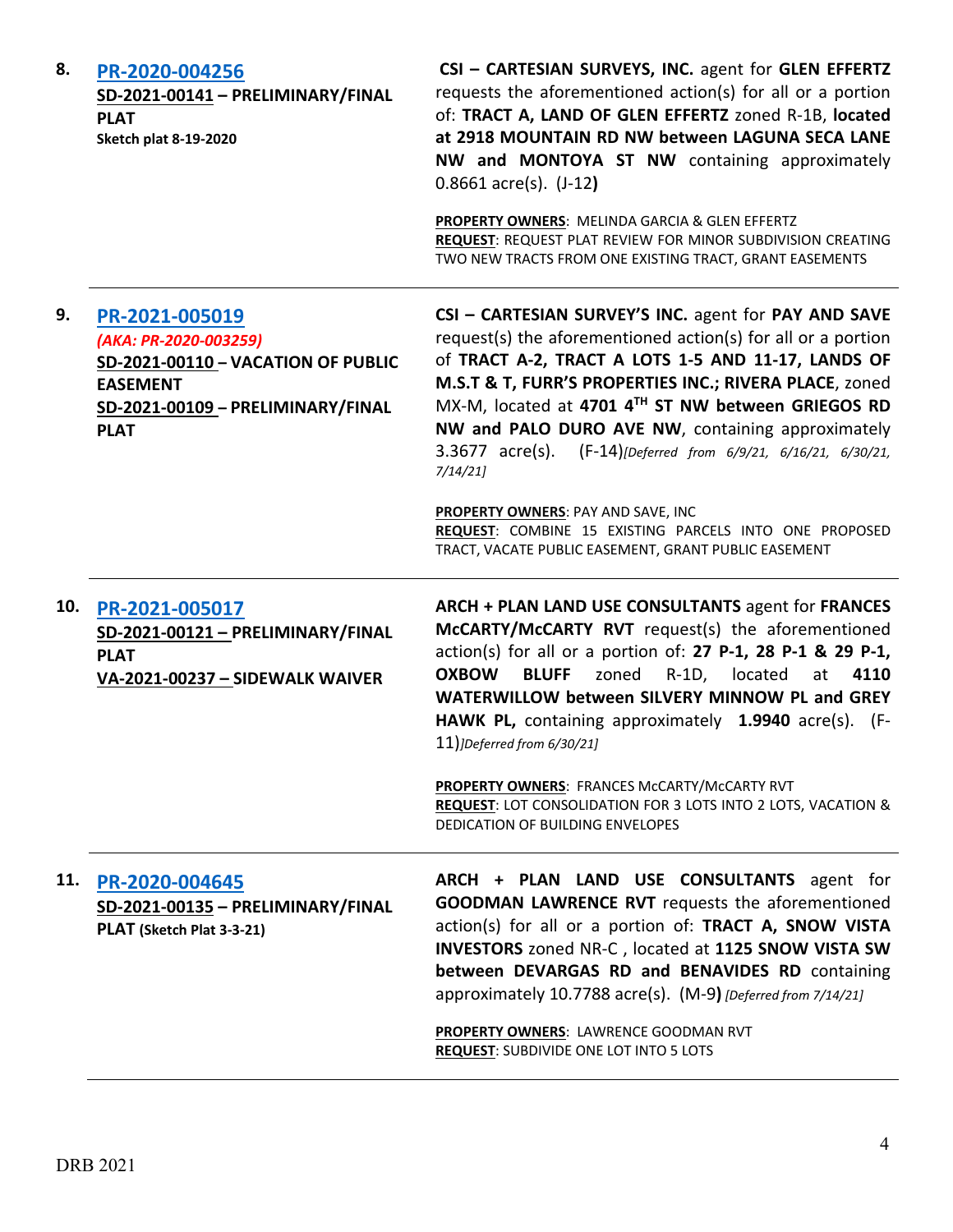| 12. | PR-2020-004640                     |
|-----|------------------------------------|
|     | (AKA: PR-2020-005571)              |
|     | SD-2021-00113 - PRELIMINARY/FINAL  |
|     | <b>PLAT</b>                        |
|     | SD-2021-00114 - VACATION OF PUBLIC |
|     | <b>EASEMENT</b>                    |
|     | SD-2021-00115 - VACATION OF PUBLIC |
|     | <b>EASEMENT</b>                    |

**MODULUS ARCHITECTS** agent(s) for **MONTGOMERY PLAZA PARTNERS LLC** request(s) the aforementioned action(s) for all or a portion of: **A, B, 1-C, ALLWOODS & MONTGOMERY PLAZA** zoned MX-M**,** located at **4595 & 4601 SAN MATEO BLVD NE between MONTGOMERY BLVD NE and SAN MATEO BLVD NE**, containing approximately 8.8 acre(s). (F-17)*[Deferred from 6/16/21, 6/30/21, 7/14/21]*

**PROPERTY OWNERS**: MONTGOMERY PLAZA PARTNERS, LLC **REQUEST**: SUBDIVIDE EXISTING 3 TRACTS, VACATE EASEMENTS/GRANT EASEMENTS

# **13. [PR-2019-004717](http://data.cabq.gov/government/planning/DRB/PR-2020-004717/DRB%20Submittals/PR-2020-004717_JULY_14_2021_SUPP/Application/)** *(AKA: PR-2019-003222)* **SD-2021-00116 – PRELIMINARY/FINAL PLAT**

**TRB HOLDINGS LLC** request(s) the aforementioned action(s) for all or a portion of: **LOTS 8-10 AND VACATED PORTION OF CITY RIGHT OF WAY, BLOCK 3, PANORAMA ADDITION**  zoned MX-M, located at **12701, 12712 & 12714 COPPER AVE NE between CHELWOOD and TRAMWAY,** containing approximately 0.302 acre(s). (K-22)*[Deferred from 6/23/21, 6/30/21, 7/14/21]*

**PROPERTY OWNERS**: TRB HOLDINGS LLC **REQUEST**: RE-PLAT OF A CONSOLIDATION OF THREE LOTS WITH THE SAME ZONING, AFTER VACATING A RIGHT OF WAY.

# *SKETCH PLAT*

**14. [PR-2021-005744](http://data.cabq.gov/government/planning/DRB/PR-2021-005744/DRB%20Submittals/PR-2021-005744_JULY_21_2021%20(Sketch)/Application/Untitled%20(3).pdf) PS-2021-00086 – SKETCH PLAT JOHN & STEPHANIE FARROW** requests the aforementioned action(s) for all or a portion of: zoned R-A, **located at 2400 MEADOWVIEW DRIVE NW between MATHEW AVENUE and INDIAN SCHOOL ROAD** containing approximately 1.7125 acre(s). (G-13**)**

> **PROPERTY OWNERS**: JOHN & STEPHANIE FARROW **REQUEST**: SPLIT OFF THE NORTH 110; FOR SALE TO BUYER TO BUILD SINGLE FAMILY HOME

# **15. [PR-2020-003656](http://data.cabq.gov/government/planning/DRB/PR-2020-003656/DRB%20Submittals/PR-2020-003656_JULY_21_2021%20(Sketch)/Application/PR%202020-003656%20SKETCH%20PLAT.pdf) PS-2021-00087– SKETCH PLAT**

**ARCH + PLAN LAND USE CONSULTANTS** agent for **JAMES & MARY JEAN PLUMMER** requests the aforementioned action(s) for all or a portion of: **164-A1, 164-A2, 164-A4, 164-B** zoned **R-A**, **located at 4701 SAN ISIDRO NW between GRIEGOS RD and AVENIDA CRISTO REY** containing approximately 0.3138 acre(s). (**F-13)**

**PROPERTY OWNERS**: JAMES & MARY JEAN PLUMMER **REQUEST**: LOT CONSOLIDATION – 4 LOTS INTO ONE LOT